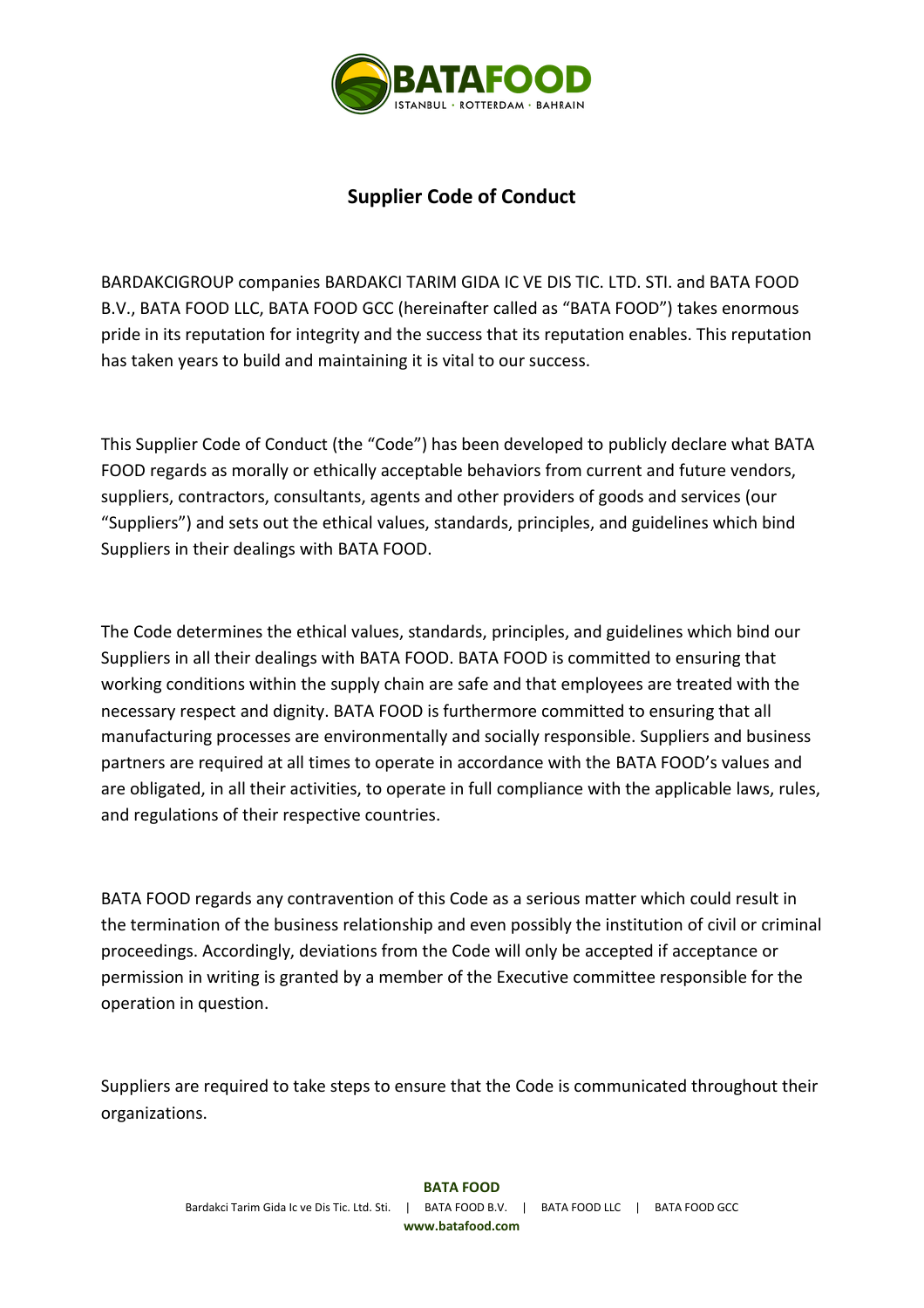

BATA FOOD requires suppliers to share its commitment to and compliance with the following minimum standards:

### **1. Labor**

### **1.1 Human Rights Discrimination**

Suppliers must uphold the human rights of their employees and treat them with the necessary dignity and respect. Every Supplier must take steps to promote equal opportunity in the workplace by eliminating unfair discrimination in any employment policy or practice.

Suppliers may not unfairly discriminate, directly or indirectly, against an employee, in any employment policy or practice, on one or more grounds including race, color, age, gender, sexual orientation, ethnicity, disability, religion, pregnancy, political affiliation, union membership, national origin, HIV status or marital status. Suppliers may not require employees or potential employees to undergo medical tests that could be used in a discriminatory manner unless required by applicable legislation.

#### **1.2 Harassment & Forced Labor**

Suppliers must be committed to a workplace that is free of harassment. Suppliers may not threaten employees with or subject them to harsh or inhumane treatment, including sexual harassment, sexual abuse, corporal punishment, mental coercion, physical coercion, or verbal abuse. Suppliers and their employees may not engage in any form of physical or mental abuse, harassment, punishment, or the threat thereof against any person.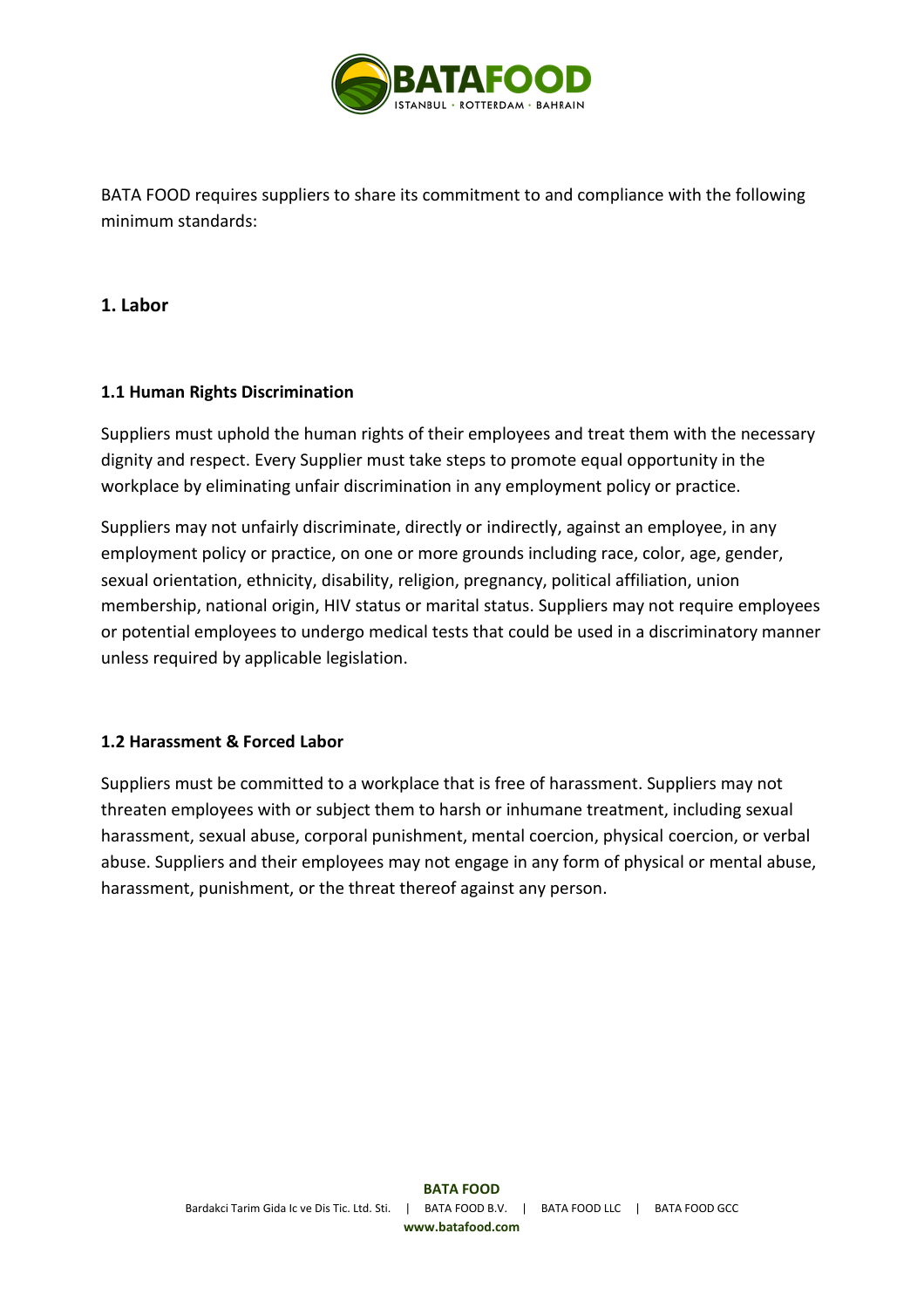

No Supplier may, for its own benefit or for the benefit of someone else, cause, demand or impose forced labor. Any form of involuntary, bonded, indentured, or prison labor is strictly prohibited.

### **1.3 Child Labor**

No Supplier may employ a child who has not attained the applicable minimum legal working age. All Suppliers must comply with the applicable child labor legislation in their respective countries.

### **1.4 Wages & Hours**

Suppliers must set working hours, wages, overtime pay and annual leave in compliance with the applicable laws in their respective countries. Workers shall be paid at least the minimum legal wage or a wage that meets local industry standards, whichever is greater. While it is understood that overtime is often required in production, Suppliers shall carry out operations in such a way that limits overtime to a level that ensures humane and productive working conditions.

### **1.5 Freedom of Association**

Every employee has the right to freedom of association. This includes the right of an employee to join and form a trade union, to participate in activities of a trade union and to engage in collective bargaining in accordance with the procedures prescribed by the applicable laws.

### **2. Health & Safety**

BATA FOOD acknowledges that integrating sound health and safety management practices into all aspects of the business is essential to maintaining high morale and producing innovative products. Suppliers must commit to creating a safe and healthy work environment for all employees. All Suppliers are expected to comply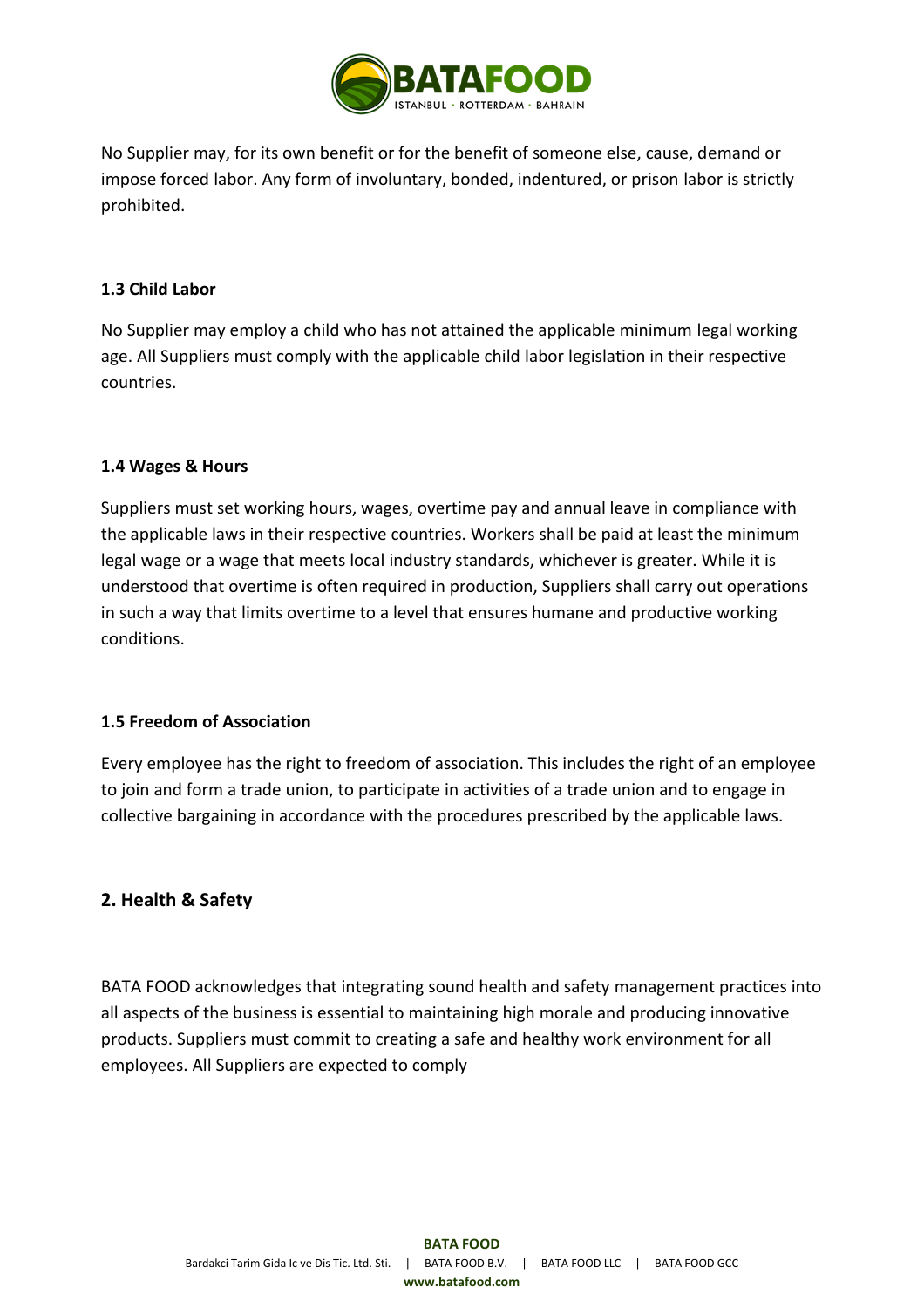

with the provisions of any local health and safety legislation applicable to their specific industry and country.

### **2.1 Occupational Safety & Industrial Hygiene**

Suppliers must provide appropriate controls, safe work procedures, preventative maintenance, and protective measures to mitigate health and safety risks within the workplace. If hazards cannot be adequately controlled by these means, suppliers must provide their employees with appropriate personal protective equipment.

Suppliers must furthermore identify, evaluate, and control exposure to its employees of any hazardous chemical, biological or physical agents. If hazards cannot be adequately controlled by means of engineering, Suppliers must provide employees with appropriate personal protective equipment.

### **2.2 Emergency Prevention & Response Procedures**

Suppliers must anticipate, identify, and assess emergency situations and events and minimize the impact thereof by implementing emergency plans and response procedures. This includes emergency reporting, worker notification, evacuation procedures, worker training and drills, appropriate first-aid supplies, appropriate fire detection and suppression equipment, adequate exit facilities and recovery plans.

#### **2.3 Occupational Injury and Illness, Physically Demanding Work & Communication**

Suppliers must establish procedures and systems to manage, track and report occupational injuries and illness. Suppliers must furthermore identify, evaluate, and control worker exposure to physically demanding tasks, including manual handling of materials, heavy lifting, prolonged standing, and highly repetitive or forceful assembly tasks.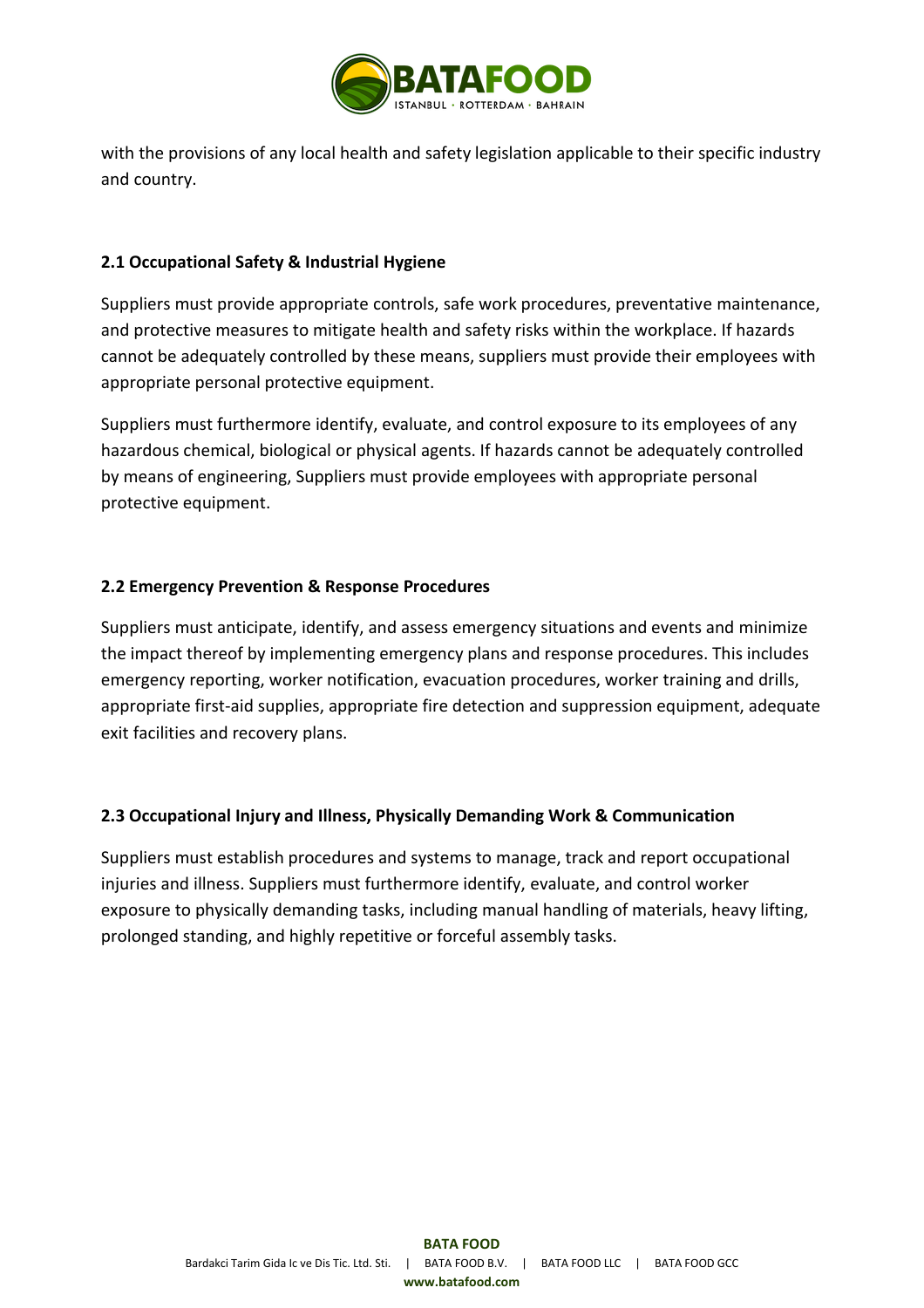

Suppliers must also ensure that its employees receive adequate information and training pertaining to health and safety in the workplace, including written information and warnings in the primary language of the employees. Suppliers are furthermore encouraged to initiate and support employee health and safety committees to enhance health and safety education.

## **3. Competitive Law**

Competition laws ensure that companies compete to acquire business by offering lower prices, innovative products, and better service and not by interfering with the market forces of supply and demand.

BATA FOOD requires that all supplies conduct their business in full compliance with all applicable laws intended to promote free and fair competition and do not enter into prohibited agreements or practices, formal or informal, such as price fixing, market sharing, bid rigging, collusion, and "kickbacks".

# **4. Confidential and Proprietary Information**

Suppliers may not use, for their own purposes or disclose to any third-party BATA FOOD intellectual property, trade secrets or other confidential, proprietary, or sensitive information, without the prior written consent of BATA FOOD.

The Supplier shall disclose BATA FOOD Information to persons within the Supplier organization strictly on a "need to know" or "need to use" basis.

### **5. Compliance & Ethics**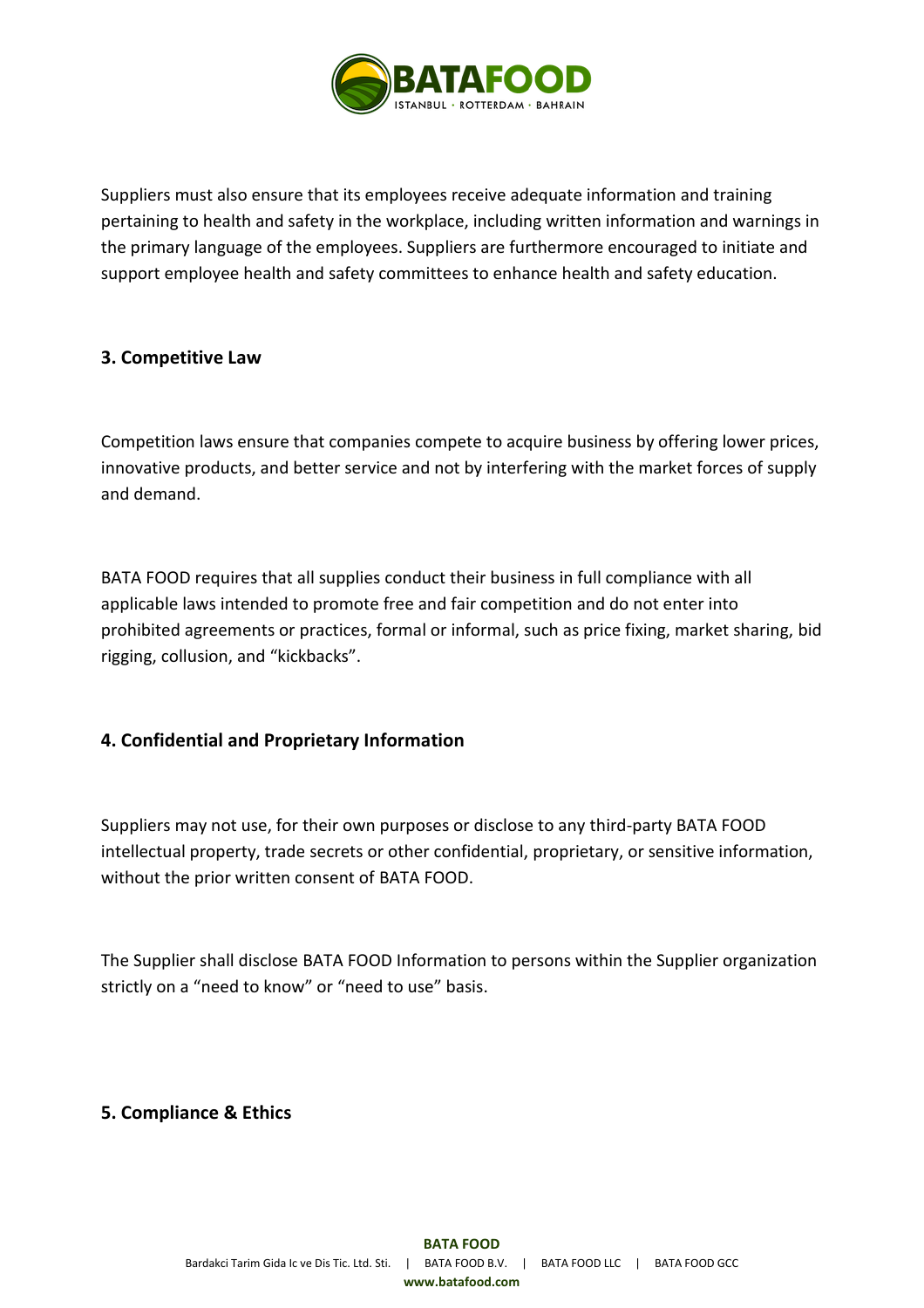

BATA FOOD seeks to deal with Suppliers honestly and ethically and will give all potential suppliers fair consideration. Decisions will be based on objective criteria such as price, quality, BBBEE status, service capability, reliability, and integrity.

Suppliers are required to demonstrate the same high ethical standards and to conduct business with integrity and fairness.

BATA FOOD employees are prohibited from engaging in any private financial relationship with any Supplier, its owners, shareholders, directors, partners, or members including the investment in or acquisition of any financial interest for their own account in any Supplier business, or with any of the owners, shareholders, directors, partners, or members of such business, other than ordinary share dealings through a recognized stock exchange.

### **5.1 Compliance and Documentation**

BATA FOOD monitors compliance with employment, safety, quality, and environmental standards. Suppliers must manufacture, package, store, and transport products in accordance with good manufacturing practices prevailing in their respective industries and countries. Suppliers are expected to provide goods and services that consistently meet the required specifications and/or industry standards. Suppliers are required to agree to at least one annual on-site inspection of the workplace and other related areas that will be conducted by a representative of the BATA FOOD or designated independent third party. In order for BATA FOOD to monitor compliance, Suppliers are required to keep compliance records in accordance with the applicable local and international standards.

#### **5.2 Corruption, Extortion or Embezzlement**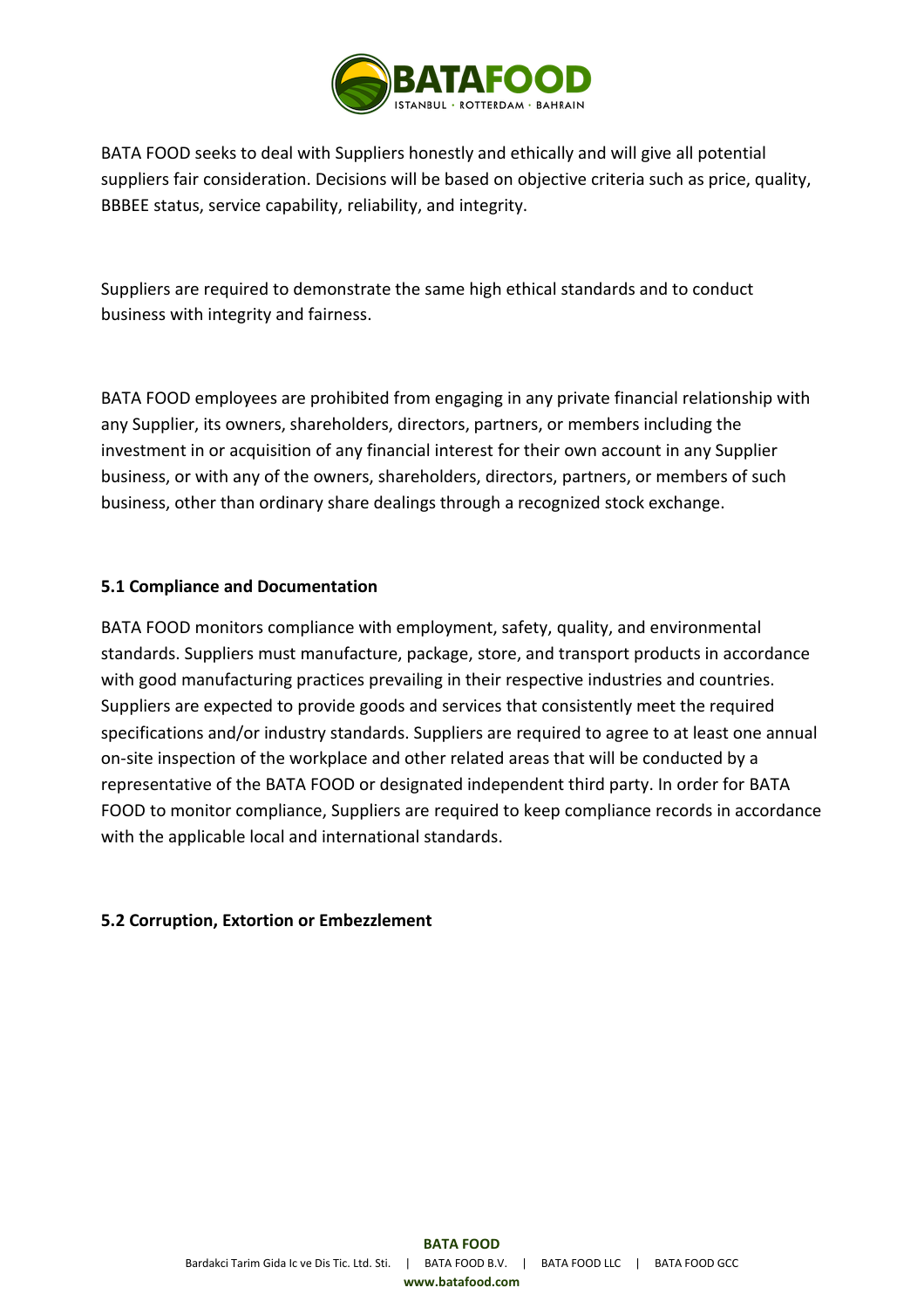

Corruption, extortion, and embezzlement, in any form, are strictly prohibited and may result in immediate termination of the business relationship between BATA FOOD and the supplier and/or legal action.

### **5.3 Disclosure of Information**

Suppliers must disclose information regarding its business activities, structure and/or financial situation in accordance with applicable laws, regulations, and prevailing industry practices.

#### **5.4 Anti-Bribery**

Company policy and anti-bribery laws around the world prohibit BATA FOOD and its employees from giving or accepting money or other inappropriate enticements, directly or indirectly to coerce or persuade the awarding of a business opportunity to BATA FOOD or the Supplier, as the case may be.

Suppliers may not, in their business relationship with BATA FOOD, act in any way, that violates BATA FOOD policy or anti-bribery laws around the world. Suppliers must also ensure that where BATA FOOD is involved in the supply chain that their suppliers do not engage in the giving or receiving of bribes, kickbacks, or other similar improper or unlawful payments.

Ethical standards form an integral part of all BATA FOOD strategies and operations. Suppliers are therefore required to commit to the highest standards of ethical conduct when dealing with all stakeholders and to conduct business with integrity and fairness.

#### **5.5 Whistle blowers**

Suppliers must make provision for employees to report unlawful or irregular conduct by employers and fellow employees while ensuring the protection of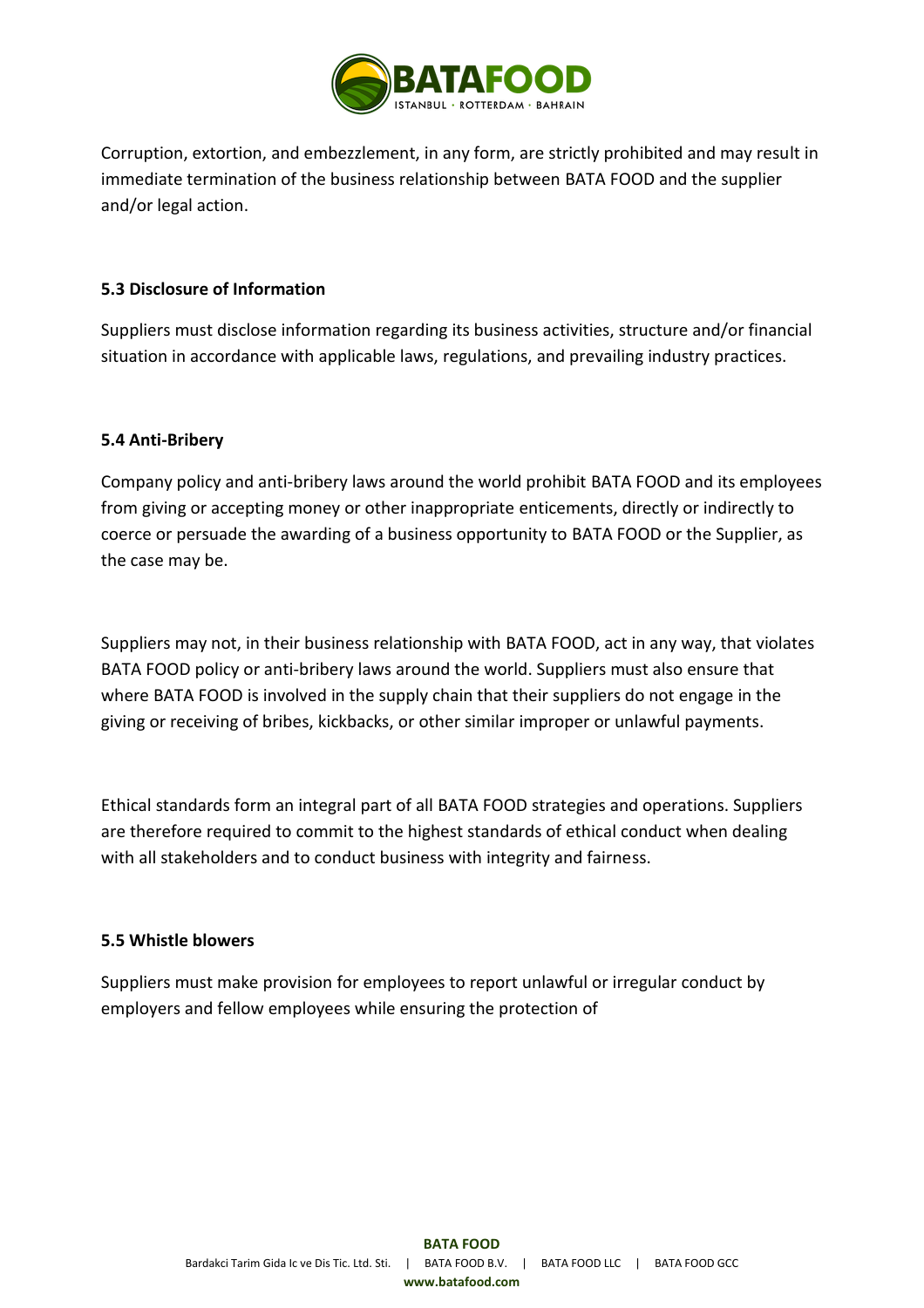

those employees who make the disclosures. Suppliers must create a culture facilitating the disclosure of information by employees relating to criminal and other irregular conduct in the workplace in a responsible manner and promote the eradication of criminal and other irregular conduct in both the public and private sectors.

### **5.6 Conflict of Interest**

Suppliers are obligated to disclose any interest and/or relationship that could potentially give rise to a conflict of interest, as and when they arise.

### **6. Gifts**

Suppliers should be aware that even though it is permissible for BATA FOOD employees to receive gifts, in accordance with the conditions laid out in the Conflict-of-Interest policy, it is not advisable for BATA FOOD employees to give or receive gifts, hospitality of favors that could influence any business decision or that create the appearance of influencing such decision.

Suppliers can therefore only provide gifts, hospitality or favors to any BATA FOOD employee, their family members, or friends in the following:

Promotional material and reasonable business entertainment such as business breakfasts, lunches, cocktail parties or dinners.

Business conferences and/or seminars provided that travel and accommodation costs are not included.

All acceptances of gifts whether cash equivalents, vouches or other must be approved by the relevant Managers.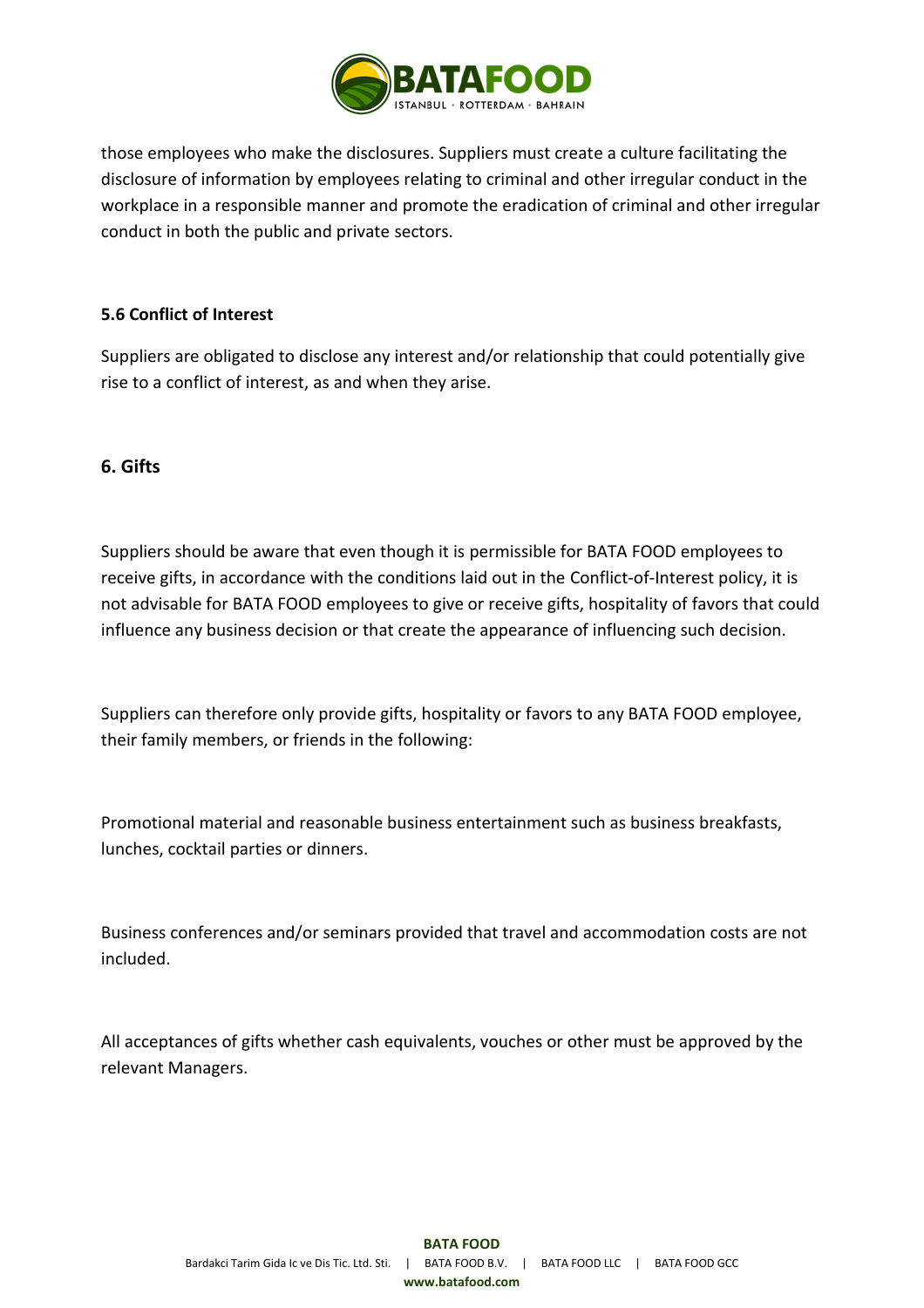

Any deviations from this will only be allowed if permission is in writing from the Executive of the division and the CEO of the company.

# **7. Sustainability**

BATA FOOD is committed to the principle of sustainable development, by which is meant striking an optimal balance between economic, environmental, and social development and will strive to innovate and adopt best practice, working in consultation with its stakeholders. BATA FOOD recognizes the need for sustainability to:

- Minimize consumption of natural resources and waste generation;
- Minimize the impact of operations on the environment; and
- Maximize recycling where possible;

and requires Suppliers to share its commitment to sustainability.

#### **7.1 Community Engagement**

Suppliers are encouraged to engage with their community to help foster sustainable communities and socio-economic development. All Suppliers should ensure that their business works in partnership with relevant stakeholders for the overall benefit of the society.

#### **8. Breach**

If a Supplier violates the Code, BATA FOOD reserves the right, in its sole discretion, to terminate its business relationship with the Supplier. Alternatively, BATA FOOD may request the Supplier to implement immediate corrective measures.